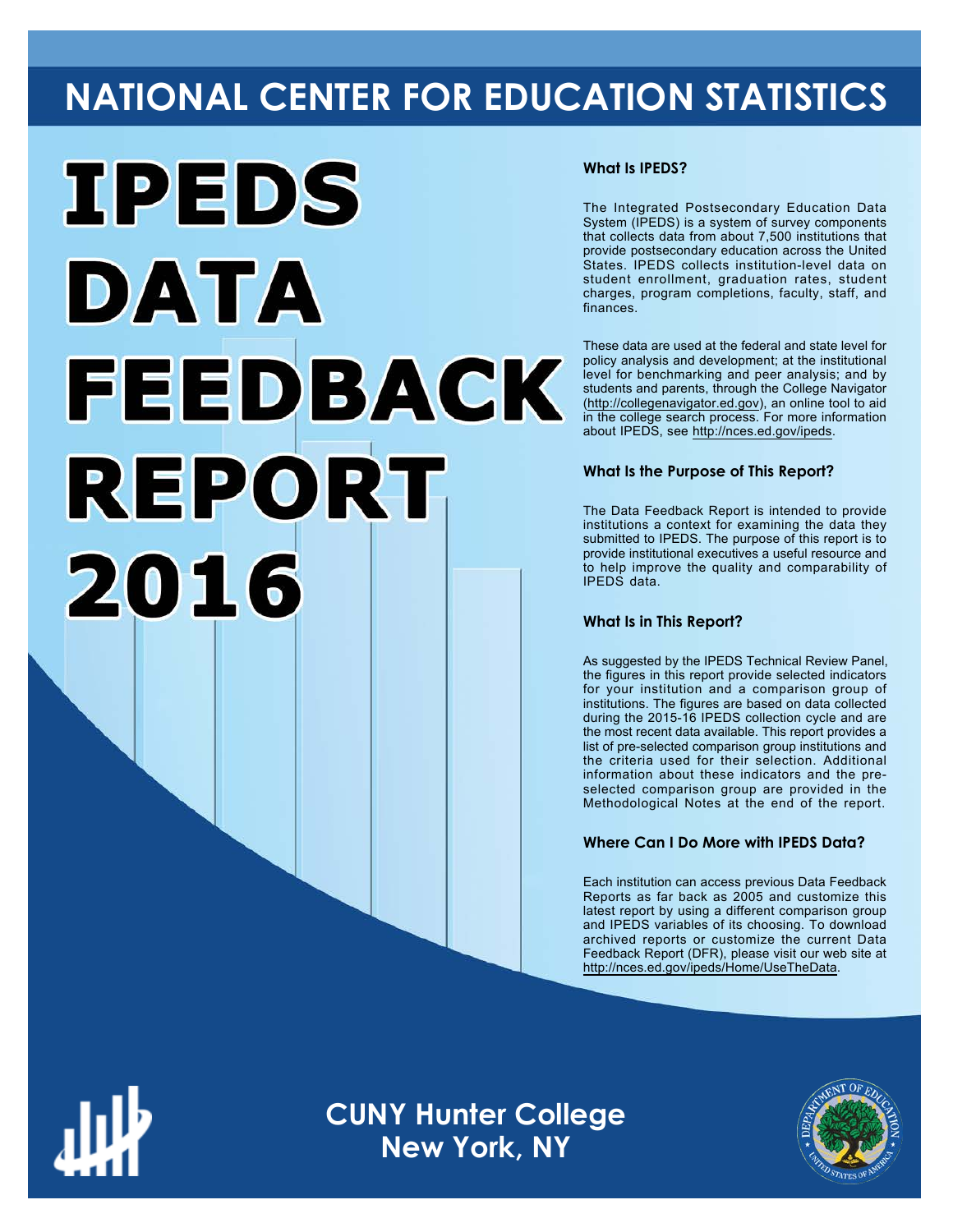#### **COMPARISON GROUP**

Comparison group data are included to provide a context for interpreting your institution's statistics. If your institution did not define a custom comparison group for this report by July 17, NCES selected a comparison group for you. (In this case, the characteristics used to define the comparison group appears below.) The Customize Data Feedback Report functionality on the IPEDS Data Center [\(http://nces.ed.gov/ipeds/datacenter/\)](http://nces.ed.gov/ipeds/datacenter/) can be used to reproduce the figures in this report using different peer groups.

Using some of your institution's characteristics, a group of comparison institutions was selected for you. The characteristics include Carnegie Classification of Masters Colleges and Universities (larger programs), public and enrollment of a similar size. This comparison group includes the following 31 institutions:

- Appalachian State University (Boone, NC)
- California Polytechnic State University-San Luis Obispo (San Luis Obispo, CA)
- California State Polytechnic University-Pomona (Pomona, CA)
- California State University-Chico (Chico, CA)
- California State University-East Bay (Hayward, CA)
- California State University-Long Beach (Long Beach, CA)
- California State University-Los Angeles (Los Angeles, CA)
- California State University-Northridge (Northridge, CA)
- California State University-Sacramento (Sacramento, CA)
- California State University-San Bernardino (San Bernardino, CA)
- CUNY Bernard M Baruch College (New York, NY)
- CUNY Brooklyn College (Brooklyn, NY) CUNY Queens College (Queens, NY)
- Eastern Kentucky University (Richmond, KY)
- Florida Gulf Coast University (Fort Myers, FL)
- Grand Valley State University (Allendale, MI)
- James Madison University (Harrisonburg, VA)
- Minnesota State University-Mankato (Mankato, MN)
- Missouri State University-Springfield (Springfield, MO)
- San Jose State University (San Jose, CA)
- Southern Illinois University-Edwardsville (Edwardsville, IL)
- Towson University (Towson, MD)
- Troy University (Troy, AL)
- University of Central Oklahoma (Edmond, OK)
- University of Maryland-University College (Adelphi, MD)
- University of North Carolina Wilmington (Wilmington, NC)
- University of North Florida (Jacksonville, FL)
- Weber State University (Ogden, UT)
- West Chester University of Pennsylvania (West Chester, PA)
- Western Kentucky University (Bowling Green, KY)
- Western Washington University (Bellingham, WA)

#### **The figures in this report have been organized and ordered into the following topic areas:**

| 1) Admissions (only for non-open-admissions schools) | Fig. 1 and 2           | Pg. 3       |
|------------------------------------------------------|------------------------|-------------|
| 2) Student Enrollment                                | Fig. 3 and 4           | Pg. 3 and 4 |
| 3) Awards                                            | Fig. 5                 | Pg. 4       |
| 4) Charges and Net Price                             | Fig. 6 and 7           | Pg. 4       |
| 5) Student Financial Aid                             | Fig. 8, 9, 10 and 11   | Pg. 5       |
| 6) Military Benefits*                                | [No charts applicable] |             |
| 7) Retention and Graduation Rates                    | Fig. 12, 13, 14 and 15 | Pg. 6 and 7 |
| 8) Finance                                           | Fig. 16 and 17         | Pg. 7       |
| 9) Staff                                             | Fig. 18 and 19         | Pg. 8       |
| 10) Libraries*                                       | [No charts applicable] |             |

\*These figures only appear in customized Data Feedback Reports (DFR), which are available through Use the Data portal on the IPEDS website.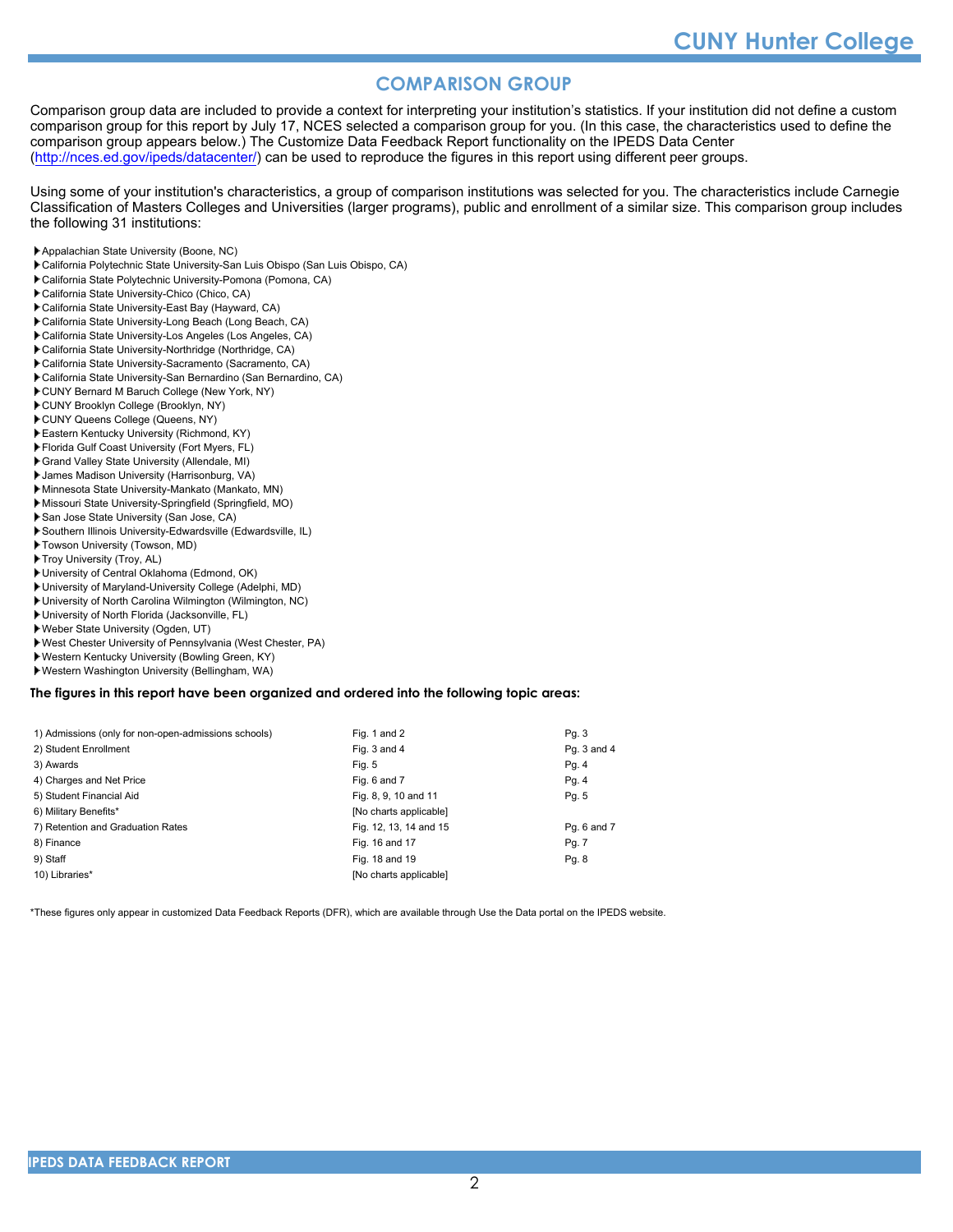**Figure 1. Number of first-time undergraduate students who applied, were admitted, and enrolled full and part time: Fall 2015**



NOTE: Admissions data are presented only for institutions that do not have an open admission policy, and apply to first-time, degree/certificate-seeking undergraduate students only. For details, see the Methodological Notes. N is the number of institutions in the comparison group.

SOURCE: U.S. Department of Education, National Center for Education Statistics, Integrated Postsecondary Education Data System (IPEDS): Winter 2015-16, Admissions component.

#### **Figure 2. Percent of first-time undergraduate applicants admitted, and percent of admissions enrolled, by full- and part-time status: Fall 2015**



NOTE: Admissions data are presented only for institutions that do not have an open admission policy, and apply to first-time, degree/certificate-seeking undergraduate students only. For details, see the Methodological Notes. Median values for the comparison group will not add to 100%. See "Use of Median Values for Comparison Group" for how median values are determined. N is the number of institutions in the comparison group.

SOURCE: U.S. Department of Education, National Center for Education Statistics, Integrated Postsecondary Education Data System (IPEDS): Winter 2015-16, Admissions component.

#### **Figure 3. Percent of all students enrolled, by race/ethnicity, and percent of students who are women: Fall 2015**



**The Comparison Group Median (N=31)** Comparison Group Median (N=31)

NOTE: For more information about disaggregation of data by race and ethnicity, see the Methodological Notes. Median values for the comparison group will not add to 100%. See "Use of Median Values for Comparison Group" for how median values are determined. N is the number of institutions in the comparison group. SOURCE: U.S. Department of Education, National Center for Education Statistics, Integrated Postsecondary Education Data System (IPEDS): Spring 2015, Fall Enrollment component.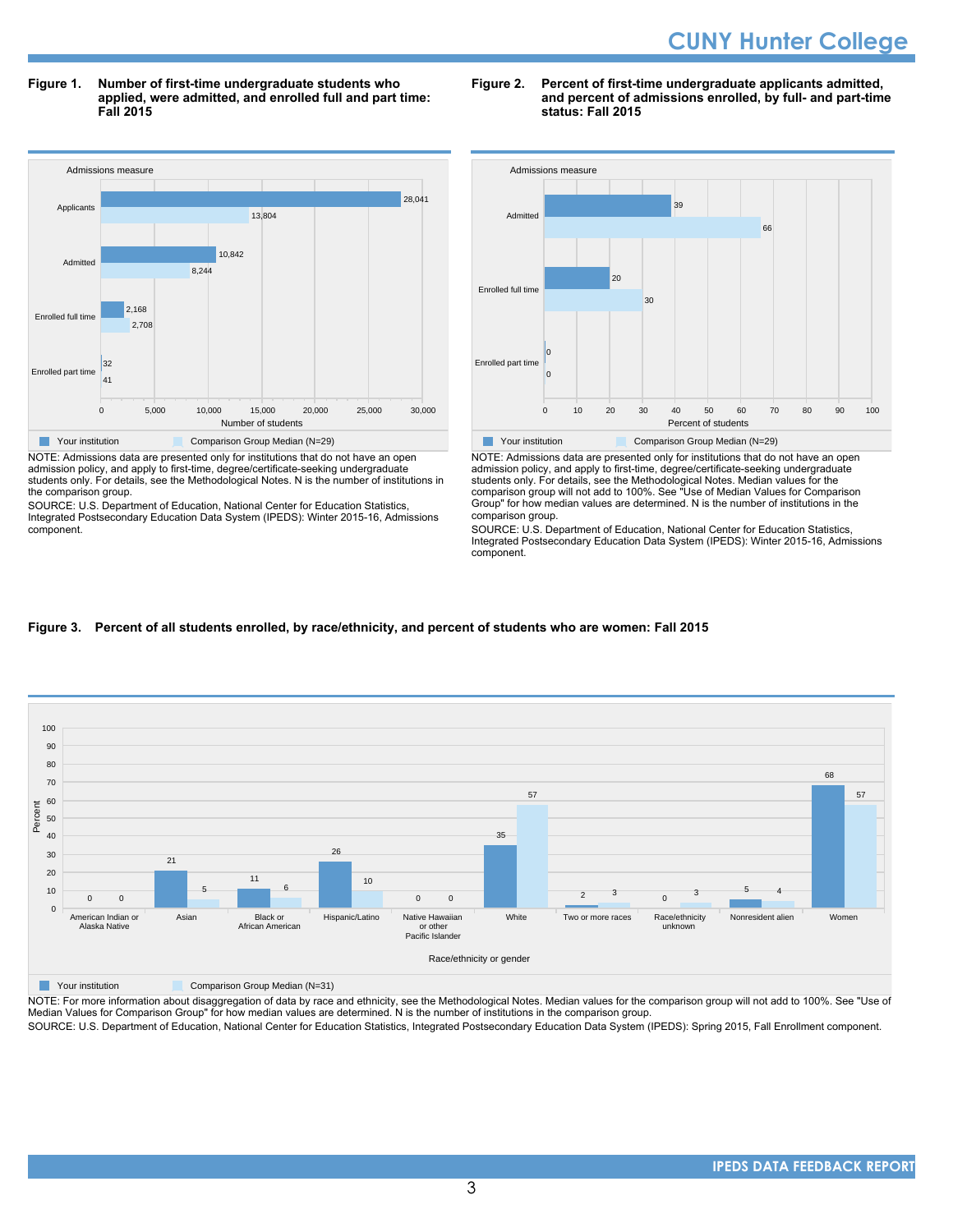**Figure 4. Unduplicated 12-month headcount of all students and of undergraduate students (2014-15), total FTE enrollment (2014-15), and full- and part-time fall enrollment (Fall 2015)**



NOTE: For details on calculating full-time equivalent (FTE) enrollment, see Calculating FTE in the Methodological Notes. Total headcount, FTE, and full- and part-time fall enrollment include both undergraduate and postbaccalaureate students, when applicable. N is the number of institutions in the comparison group.

SOURCE: U.S. Department of Education, National Center for Education Statistics, Integrated Postsecondary Education Data System (IPEDS): Fall 2015, 12-month Enrollment component and Spring 2016, Fall Enrollment component.

#### **Figure 6. Academic year tuition and required fees for full-time, first-time degree/certificate-seeking undergraduates: 2012-13 to 2015-16**



NOTE: The tuition and required fees shown here are the lowest reported from the categories of in-district, in-state, and out-of-state. N is the number of institutions in the comparison group.

SOURCE: U.S. Department of Education, National Center for Education Statistics, Integrated Postsecondary Education Data System (IPEDS): Fall 2015, Institutional Characteristics component.

**Figure 5. Number of degrees awarded, by level: 2014-15**



NOTE: For additional information about postbaccalaureate degree levels, see the Methodology Notes. N is the number of institutions in the comparison group. SOURCE: U.S. Department of Education, National Center for Education Statistics, Integrated Postsecondary Education Data System (IPEDS): Fall 2015, Completions component.

**Figure 7. Average net price of attendance for full-time, first-time degree/certificate-seeking undergraduate students, who were awarded grant or scholarship aid: 2012-13 to 2014- 15**



NOTE: Average net price is for full-time, first-time degree/certificate-seeking undergraduate students and is generated by subtracting the average amount of federal, state/local government, and institutional grant and scholarship awarded aid from the total cost of attendance. Total cost of attendance is the sum of published tuition and required fees, books and supplies, and the average room and board and other expenses. For details, see the Methodological Notes. N is the number of institutions in the comparison group.

SOURCE: U.S. Department of Education, National Center for Education Statistics, Integrated Postsecondary Education Data System (IPEDS): Fall 2015, Institutional Characteristics component; Winter 2015-16, Student Financial Aid component.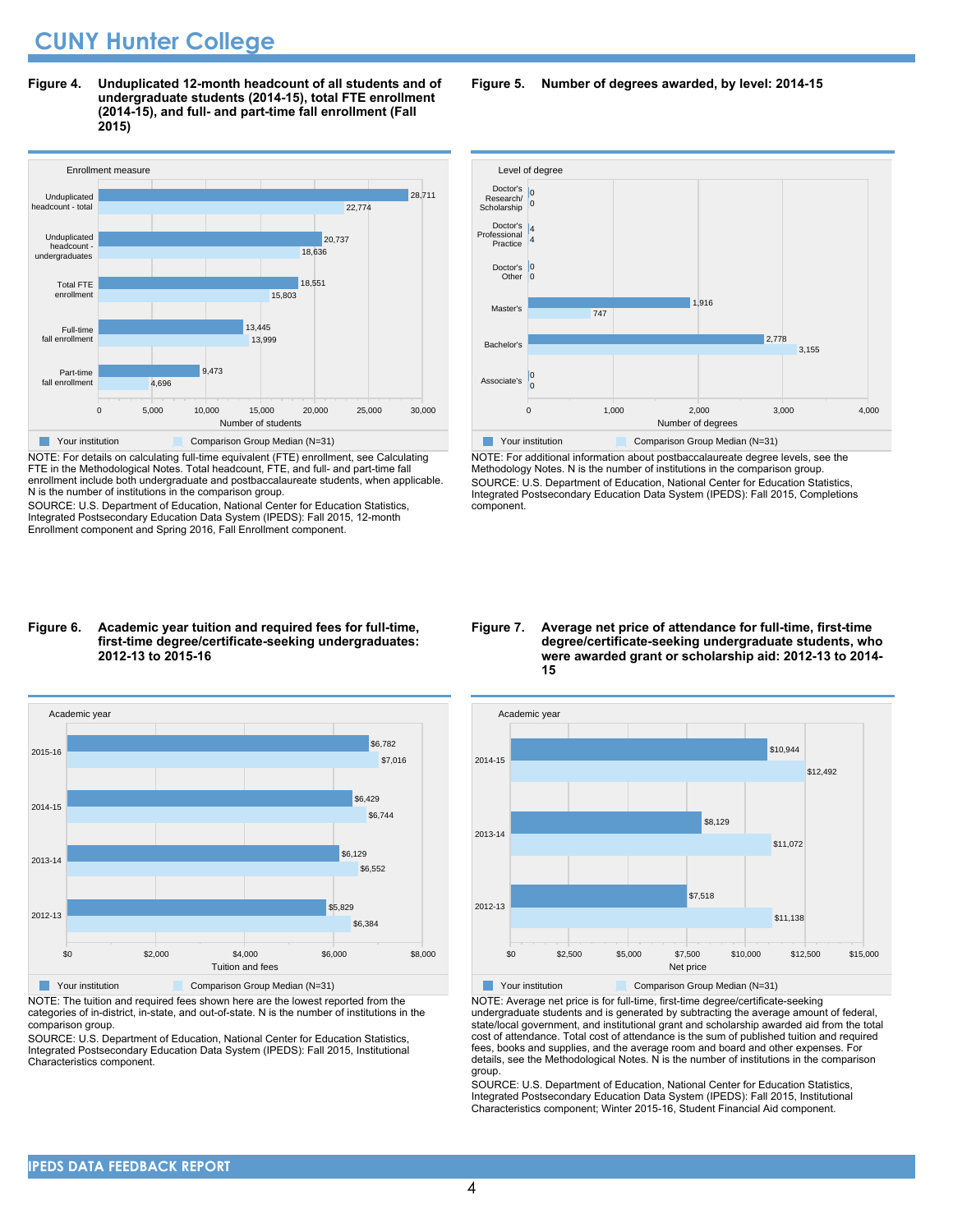**Figure 8. Percent of full-time, first-time degree/certificate-seeking undergraduate students who were awarded grant or scholarship aid from the federal government, state/local government, or the institution, or loans, by type of aid: 2014-15**



NOTE: Any grant aid above includes grant or scholarship aid awarded from the federal government, state/local government, or the institution. Federal grants includes Pell grants and other federal grants. Any loans includes federal loans and other loans awarded to students. For details on how students are counted for financial aid reporting, see Cohort Determination in the Methodological Notes. N is the number of institutions in the comparison group.

SOURCE: U.S. Department of Education, National Center for Education Statistics, Integrated Postsecondary Education Data System (IPEDS): Winter 2015-16, Student Financial Aid component.

#### **Figure 9. Average amounts of grant or scholarship aid from the federal government, state/local government, or the institution, or loans awarded to full-time, first-time degree/certificate-seeking undergraduate students, by type of aid: 2014-15**



NOTE: Any grant aid above includes grant or scholarship aid awarded from the federal government, state/local government, or the institution. Federal grants includes Pell grants and other federal grants. Any loans includes federal loans and other loans awarded to students. Average amounts of aid were calculated by dividing the total aid awarded by the total number of recipients in each institution. N is the number of institutions in the comparison group.

SOURCE: U.S. Department of Education, National Center for Education Statistics, Integrated Postsecondary Education Data System (IPEDS): Winter 2015-16, Student Financial Aid component.

#### **Figure 10. Percent of all undergraduates awarded aid, by type of aid: 2014-15**



NOTE: Any grant aid above includes grant or scholarship aid awarded from the federal government, state/local government, the institution, or other sources. Federal loans includes only federal loans awarded to students. N is the number of institutions in the comparison group.

SOURCE: U.S. Department of Education, National Center for Education Statistics, Integrated Postsecondary Education Data System (IPEDS): Winter 2015-16, Student Financial Aid component.

#### **Figure 11. Average amount of aid awarded to all undergraduates, by type of aid: 2014-15**



NOTE: Any grant aid above includes grant or scholarship aid from the federal government, state/local government, the institution, or other sources. Federal loans includes federal loans to students. Average amounts of aid were calculated by dividing the total aid awarded by the total number of recipients in each institution. N is the number of institutions in the comparison group.

SOURCE: U.S. Department of Education, National Center for Education Statistics, Integrated Postsecondary Education Data System (IPEDS): Winter 2015-16, Student Financial Aid component.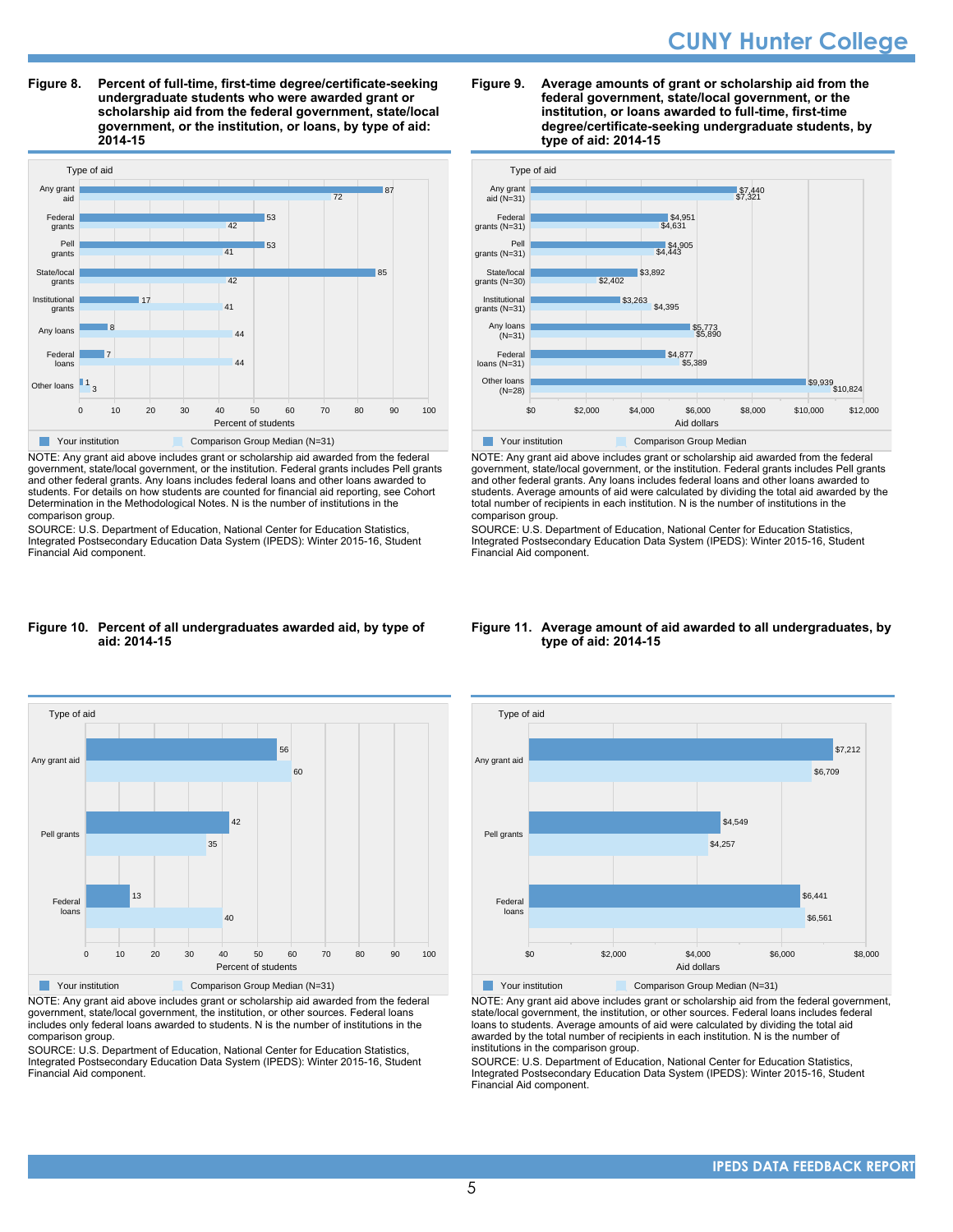**Figure 12. Retention rates of full-time, first-time bachelor's degree seeking students (Fall 2014 cohort)**



NOTE: Retention rates are measured from the fall of first enrollment to the following fall. Academic reporting institutions report retention data as of the institution's official fall reporting date or as of October 15, 2014. Program reporters determine the cohort with enrollment any time between August 1-October 31, 2014 and retention based on August 1, 2015. Four-year institutions report retention rates for students seeking a bachelor's degree. For more details, see the Methodological Notes. N is the number of institutions in the comparison group.

SOURCE: U.S. Department of Education, National Center for Education Statistics, Integrated Postsecondary Education Data System (IPEDS): Spring 2015, Fall Enrollment component.



**Figure 13. Graduation and transfer-out rates of full-time, first-time**

**degree/certificate-seeking undergraduates within 150% of normal time to program completion (2009 cohort)**

**The Your institution Comparison Group Median** 

NOTE: Graduation rate cohort includes all full-time, first-time degree/certificate-seeking undergraduate students. Graduation and transfer-out rates are the Student Right-to-Know rates. Only institutions with mission to prepare students to transfer are required to report transfer out. For more details, see the Methodological Notes. N is the number of institutions in the comparison group.

SOURCE: U.S. Department of Education, National Center for Education Statistics, Integrated Postsecondary Education Data System (IPEDS): Winter 2015-16, Graduation Rates component.

#### **first-time degree/certificate-seeking undergraduates within 4 years, 6 years, and 8 years: 2007 cohort**



NOTE: The 6-year graduation rate is the Student Right-to-Know (SRK) rate; the 4- and 8 year rates are calculated using the same methodology. For details, see the Methodological Notes. N is the number of institutions in the comparison group. SOURCE: U.S. Department of Education, National Center for Education Statistics, Integrated Postsecondary Education Data System (IPEDS): Winter 2015-16, 200% Graduation Rates component.

# **Figure 14. Bachelor's degree graduation rates of full-time,**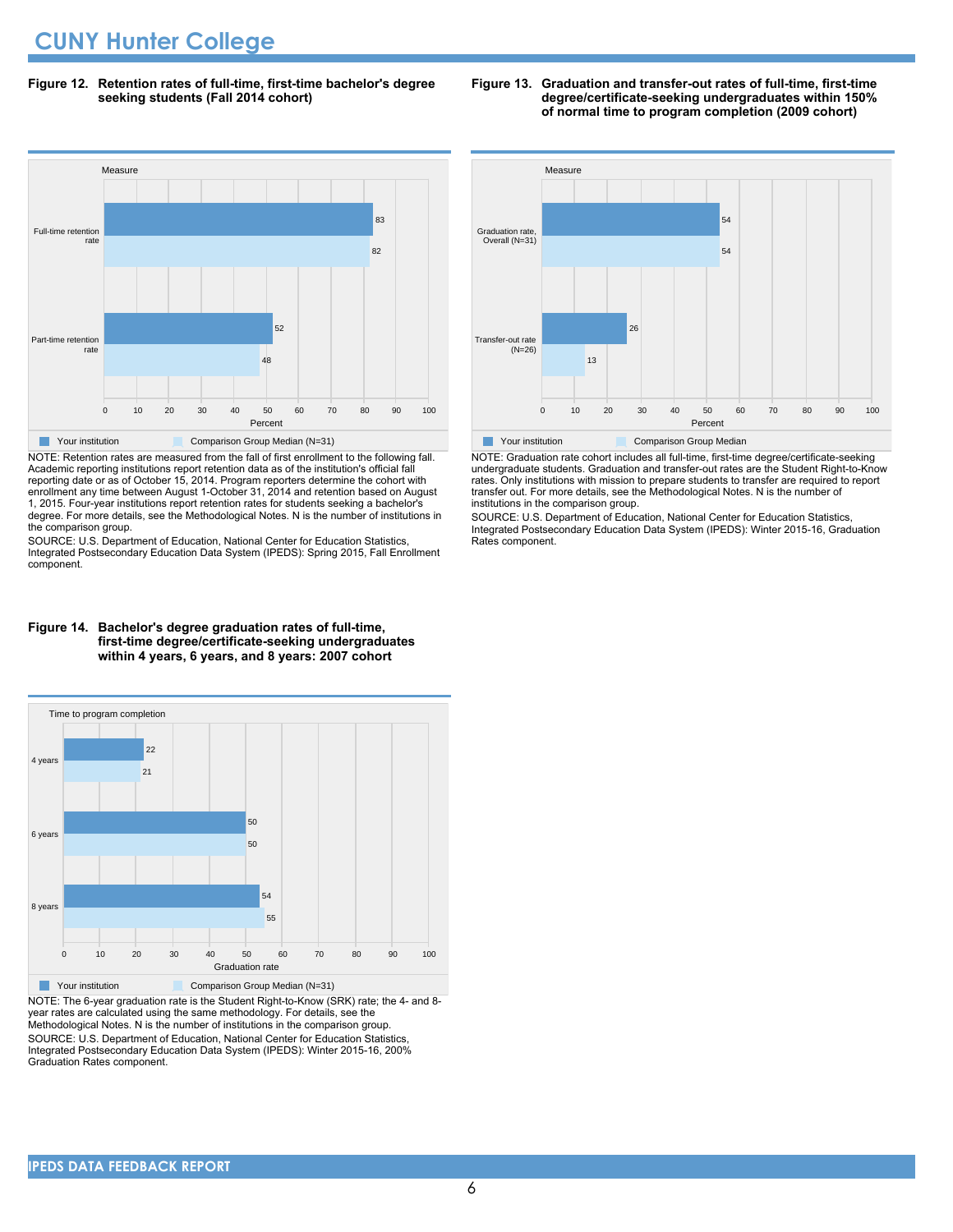#### **Figure 15. Graduation rates of full-time, first-time degree/certificate-seeking undergraduates within 150% of normal time to program completion, by race/ethnicity: 2009 cohort**



NOTE: For more information about disaggregation of data by race and ethnicity, see the Methodological Notes. The graduation rates are the Student Right-to-Know (SRK) rates. Median values for the comparison group will not add to 100%. N is the number of institutions in the comparison group.

SOURCE: U.S. Department of Education, National Center for Education Statistics, Integrated Postsecondary Education Data System (IPEDS): Winter 2015-16, Graduation Rates component.

#### **Figure 16. Percent distribution of core revenues, by source: Fiscal year 2015**





NOTE: The comparison group median is based on those members of the comparison group that report finance data using the same accounting standards as the comparison institution. For a detailed definition of core revenues, see the Methodological Notes. N is the number of institutions in the comparison group.

SOURCE: U.S. Department of Education, National Center for Education Statistics, Integrated Postsecondary Education Data System (IPEDS): Spring 2015, Finance component.



Your institution Comparison Group Median (N=31)

NOTE: Expenses per full-time equivalent (FTE) enrollment, particularly instruction, may be inflated because finance data includes all core expenses while FTE reflects credit activity only. For details on calculating FTE enrollment and a detailed definition of core expenses, see the Methodological Notes. N is the number of institutions in the comparison group. SOURCE: U.S. Department of Education, National Center for Education Statistics, Integrated Postsecondary Education Data System (IPEDS): Fall 2015, 12-month Enrollment component and Spring 2015, Finance component.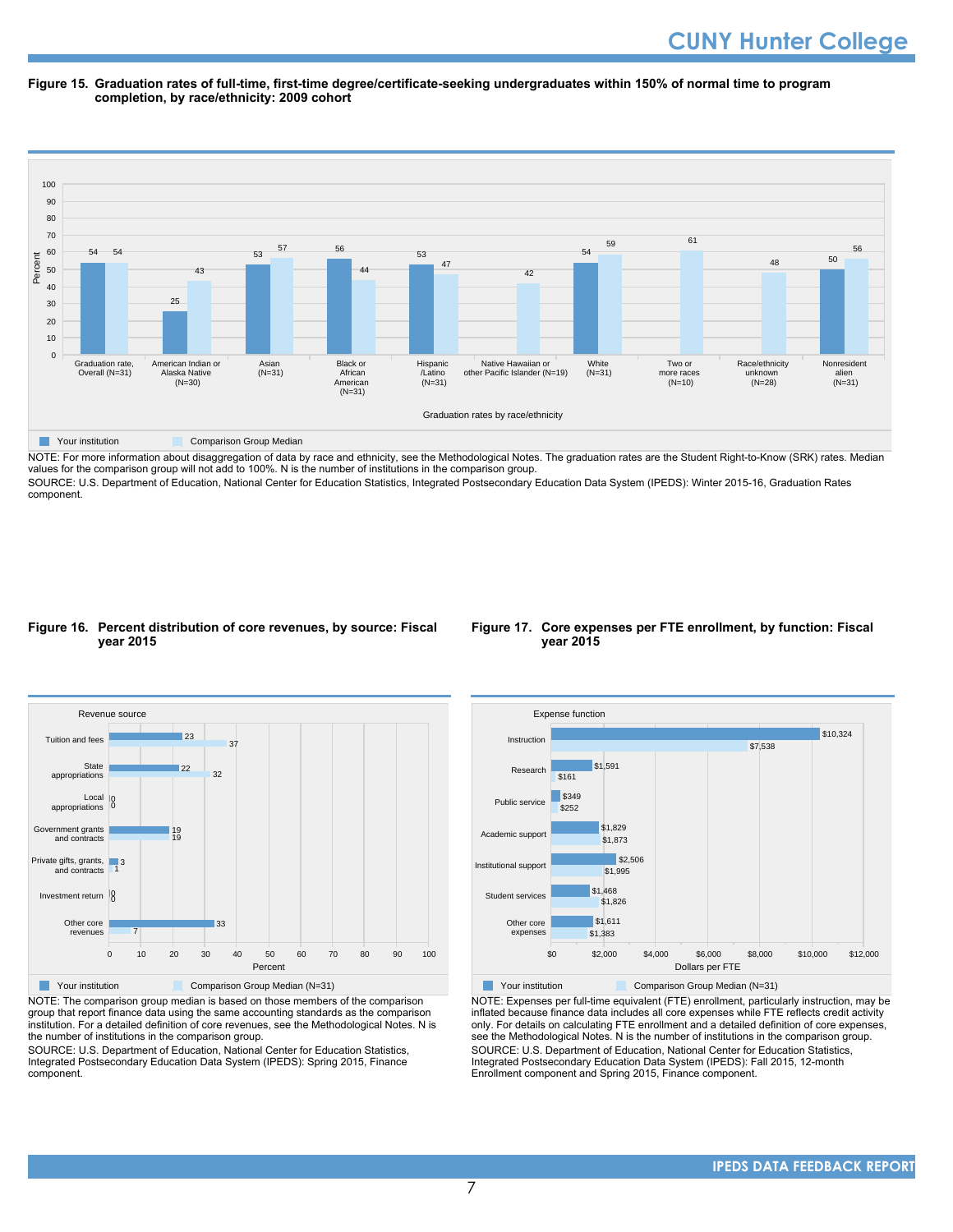**Figure 18. Full-time equivalent staff, by occupational category: Fall 2015**

#### Staff cate<br>Postsecondary Teachers 0 250 500 750 1,000 1,250 Number of staff Other Healthcare 3<br>17 Community service, legal, arts, and media Computer, engineering, and science Business and financial operations Management Instructional support occupations and staff 524 674 155 70 115 133 146 61 97  $147$ 94 | 130 790 1,220 Staff category **Your institution** Comparison Group Median (N=31)

NOTE: Graduate assistants are not included. For calculation details, see the Methodological Notes. N is the number of institutions in the comparison group. SOURCE: U.S. Department of Education, National Center for Education Statistics, Integrated Postsecondary Education Data System (IPEDS): Spring 2015, Human Resources component.

#### **Figure 19. Average salaries of full-time instructional non-medical staff equated to 9-month contracts, by academic rank: Academic year 2015-16**



NOTE: Average salaries of full-time instructional non-medical staff equated to 9-month contracts was calculated by multiplying the average monthly salary by 9. The average monthly salary was calculated by dividing the total salary outlays by the total number of months covered by staff on 9, 10, 11 and 12-month contracts.

SOURCE: U.S. Department of Education, National Center for Education Statistics, Integrated Postsecondary Education Data System (IPEDS): Spring 2015, Human Resources component.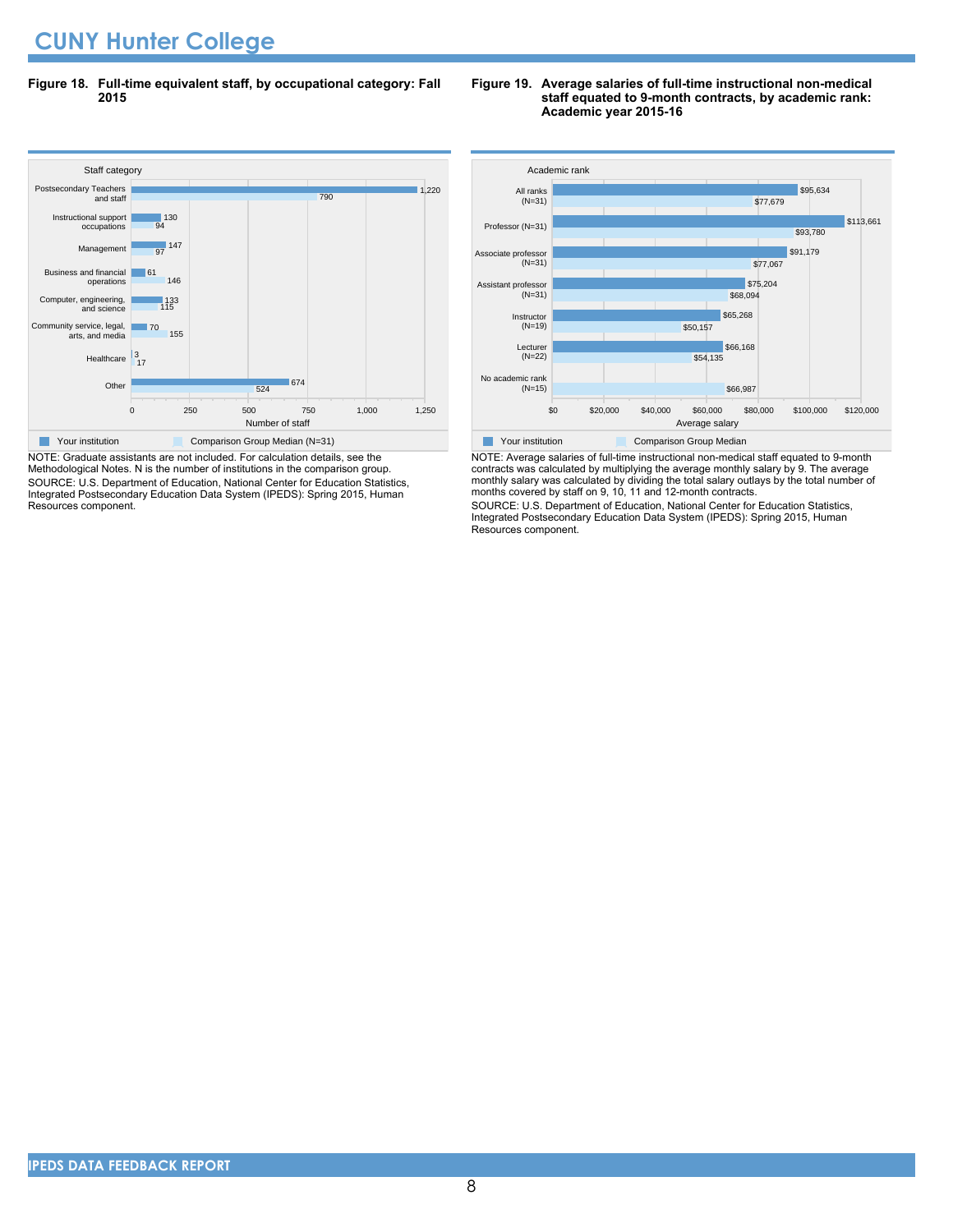#### **METHODOLOGICAL NOTES**

#### **Overview**

This report is based on data supplied by institutions to IPEDS during the 2015-16 data collection year. Response rates exceeded 99% for most surveys. Detailed response tables are included in IPEDS First Look reports at [http://nces.ed.gov/pubsearch/getpubcats.asp?sid=010.](http://nces.ed.gov/pubsearch/getpubcats.asp?sid=010)

#### **Use of Median Values for Comparison Group**

The value for the comparison institution is compared to the median value for the comparison group for each statistic included in the figure. If more than one statistic is presented in a figure, the median values are determined separately for each indicator or statistic. Medians are not reported for comparison groups with fewer than three values. Where percentage distributions are presented, median values may not add to 100%. To access all the data used to create the figures included in this report, go to 'Use the Data' portal on the IPEDS website (<http://nces.ed.gov/ipeds>).

#### **Missing Statistics**

If a statistic is not reported for your institution, the omission indicates that the statistic is not relevant to your institution and the data were not collected. Not all notes may be applicable to your report.

#### **Use of Imputed Data**

All IPEDS data are subject to imputation for total (institutional) and partial (item) nonresponse. If necessary, imputed values were used to prepare your report.

#### **Data Confidentiality**

IPEDS data are not collected under a pledge of confidentiality.

#### **Disaggregation of Data by Race/Ethnicity**

When applicable, some statistics are disaggregated by race/ethnicity. Data disaggregated by race/ethnicity have been reported using the 1997 Office of Management and Budget categories. Detailed information about the race/ethnicity categories can be found at <http://nces.ed.gov/ipeds/reic/resource.asp>.

#### **Cohort Determination for Reporting Student Financial Aid and Graduation Rates**

Student cohorts for reporting Student Financial Aid and Graduation Rates data are based on the reporting type of the institution. For institutions that report based on an academic year (those operating on standard academic terms), student counts and cohorts are based on fall term data. Student counts and cohorts for program reporters (those that do not operate on standard academic terms) are based on unduplicated counts of students enrolled during a full 12-month period.

#### **DESCRIPTION OF STATISTICS USED IN THE FIGURES**

#### **Admissions (only for non-open-admissions schools)**

#### *Admissions and Test Score Data*

Admissions and test score data are presented only for institutions that do not have an open admission policy, and apply to first-time, degree/certificate-seeking undergraduate students only. Applicants include only those students who fulfilled all requirements for consideration for admission and who were notified of one of the following actions: admission, non-admission, placement on a wait list, or application withdrawn (by applicant or institution). Admitted applicants (admissions) include wait-listed students who were subsequently offered admission. Early decision, early action, and students who began studies during the summer prior to the fall reporting period are included. For customized Data Feedback Reports, test scores are presented only if they are required for admission.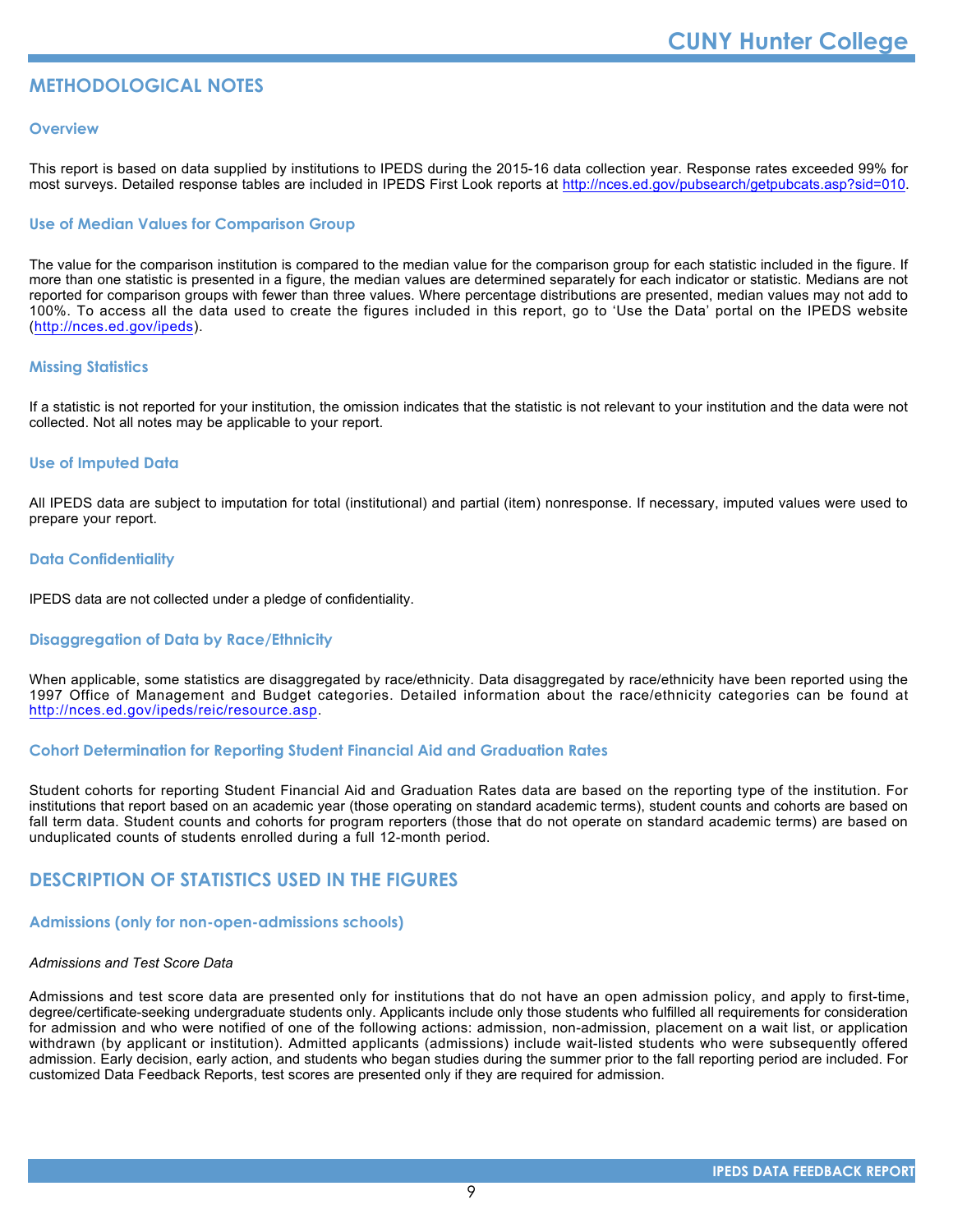#### **Student Enrollment**

#### *FTE Enrollment*

The full-time equivalent (FTE) enrollment used in this report is the sum of the institution's FTE undergraduate enrollment and FTE graduate enrollment (as calculated from or reported on the 12-month Enrollment component). Undergraduate and graduate FTE are estimated using 12 -month instructional activity (credit and/or contact hours). See "Calculation of FTE Students (using instructional activity)" in the IPEDS Glossary at <http://nces.ed.gov/ipeds/glossary/>.

#### *Total Entering Undergraduate Students*

Total entering students are students at the undergraduate level, both full- and part-time, new to the institution in the fall term (or the prior summer term who returned in the fall). This includes all first-time undergraduate students, students transferring into the institution at the undergraduate level, and non-degree/certificate-seeking undergraduates entering in the fall. Only degree-granting, academic year reporting institutions provide total entering student data.

#### **Charges and Net Price**

#### *Average Institutional Net Price*

Average net price is calculated for full-time, first-time degree/certificate-seeking undergraduates who were awarded grant or scholarship aid from the federal government, state/local government, or the institution anytime during the full aid year. For public institutions, this includes only students who paid the in-state or in-district tuition rate. Other sources of grant aid are excluded. Average net price is generated by subtracting the average amount of federal, state/local government, and institutional grant and scholarship aid from the total cost of attendance. Total cost of attendance is the sum of published tuition and required fees, books and supplies, and the average room and board and other expenses.

For the purpose of the IPEDS reporting, aid awarded refers to financial aid that was awarded to, and accepted by, a student. This amount may differ from the aid amount that is disbursed to a student.

#### **Retention and Graduation Rates**

#### *Graduation Rates and Transfer-out Rate*

Graduation rates are those developed to satisfy the requirements of the Student Right-to-Know Act and Higher Education Act, as amended, and are defined as the total number of individuals from a given cohort of full-time, first-time degree/certificate-seeking undergraduates who completed a degree or certificate within a given percent of normal time to complete all requirements of the degree or certificate program before the ending status date of August 31, 2014; divided by the total number of students in the cohort of full-time, first-time degree/certificateseeking undergraduates minus any allowable exclusions. Institutions are permitted to exclude from the cohort students who died or were totally and permanently disabled; those who left school to serve in the armed forces or were called up to active duty; those who left to serve with a foreign aid service of the federal government, such as the Peace Corps; and those who left to serve on an official church mission.

Transfer-out rate is the total number of students from the cohort who are known to have transferred out of the reporting institution (without earning a degree/award) and subsequently re-enrolled at another institution within the same time period; divided by the same adjusted cohort (initial cohort minus allowable exclusions) as described above. Only institutions with a mission that includes providing substantial preparation for students to enroll in another eligible institution are required to report transfers out.

#### *Retention Rates*

Retention rates are measures at which students persist in their educational program at an institution, expressed as a percentage. For fouryear institutions, this is the percentage of first-time bachelors (or equivalent) degree-seeking undergraduates from the previous fall who are again enrolled in the current fall. For all other institutions this is the percentage of first-time degree/certificate-seeking students from the previous fall who either re-enrolled or successfully completed their program by the current fall. The full-time retention rate is calculated using the percentage of full-time, first-time degree/certificate-seeking undergraduates, while the part-time rate is calculated using the percentage of part-time, first-time degree/certificate-seeking undergraduates.

#### **Finance**

#### *Core Revenues*

Core revenues for public institutions reporting under GASB standards include tuition and fees; state and local appropriations; government grants and contracts; private gifts, grants, and contracts; sales and services of educational activities; investment income; other operating and